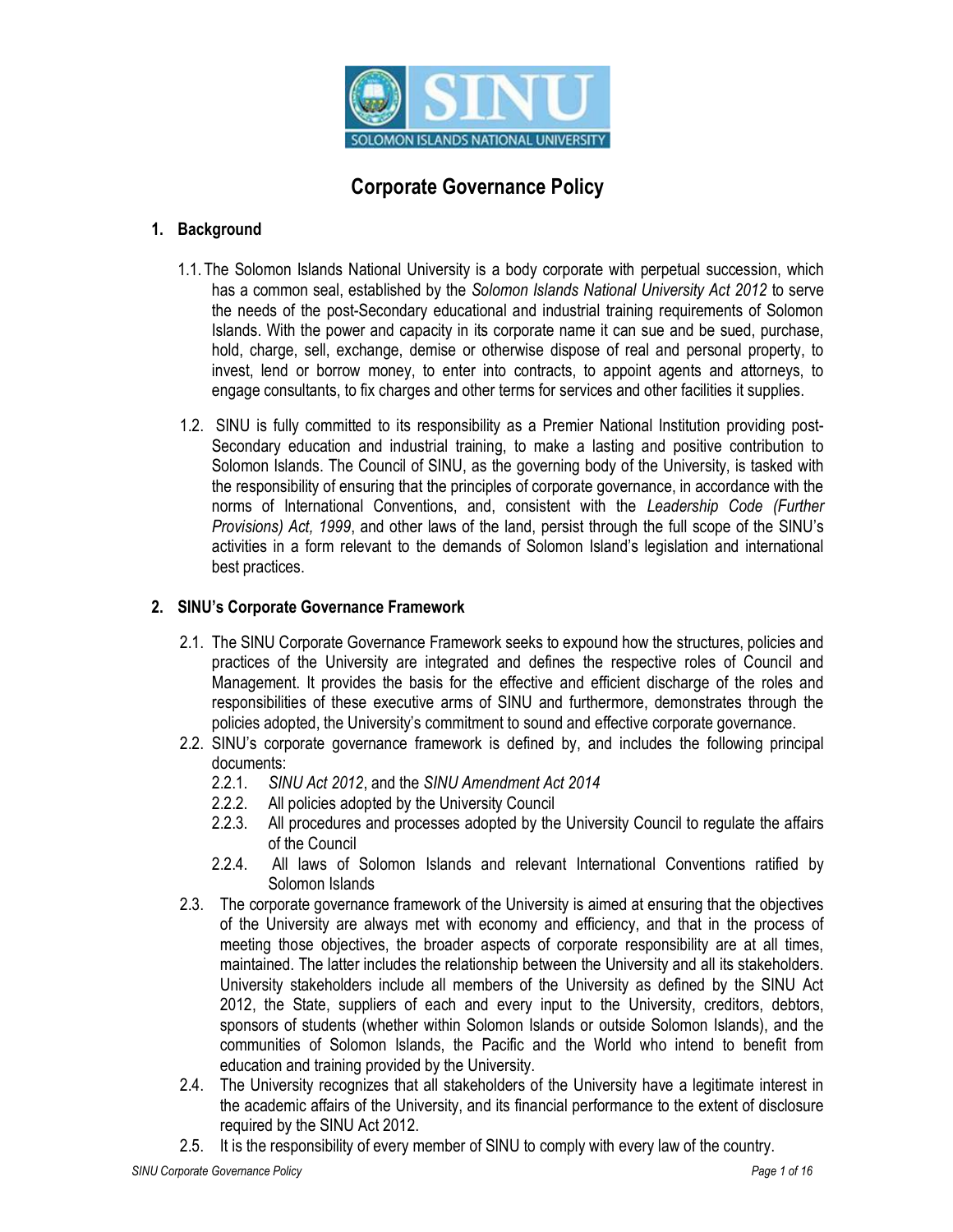# 3. Objectives of the University and University Ethos

3.1. The objectives of the University are specified in SINU Act as follows:

4(1) The object of the University is to promote scholarship, research, free inquiry, academic excellence, and trade competence and in this process create, disseminate, maintain, and advance knowledge and productivity by teaching, training and other means, for the welfare and needs of the communities in Solomon Islands and the region; (2) The University shall be concerned with education and training at the post-secondary-levels, including education and training at the technical and vocational levels, consistent with international standards of teaching, research and other academic activities in institutions of higher learning.

- 3.2. The ethos of the University is capsulated in the SINU Act; s5 of the Act states:
	- (1) The University shall have academic freedom in all matters of imparting of higher education in accordance with the provisions of this Act.
	- (2) The Council must ensure that academic freedom is preserved and enhanced at the University.
	- (3) In this section, "academic freedom" means the freedom of the University, within the law, including the best traditions of the academia, and the highest ethical standards –
		- a. To employ and to determine the terms and conditions of its staff;
		- b. for the University to regulate the content of subjects taught at the University, and to determine the mode of teaching and assessment that best promotes learning; and
		- c. for staff and students to question and test received wisdom, to put forward new ideas and to state controversial or unpopular opinions within the best traditions of advancing such ideas, and to engage in research and publication.
	- (4) In the performance of their functions as well as policy, the Council and Management of the University and authorities and agents of the Crown, shall always act in ways that are consistent with promoting academic freedom at the University.
- 3.3. It is the responsibility of every member of SINU to comply with the objectives of the Act and advance the ethos of the University as encapsulated in the law.
- 3.4. Corporate decision-making must always be within the context of the objectives and ethos of SINU.

# 4. Corporate Criminal Responsibility under Penal Code and Leadership Code (Further Provisions) Act, 1999, and other laws of the land

- 4.1. Responsibilities under the Leadership Code (Further Provisions) Act, 1999 and Penal Code
	- 4.1.1. The Council shall provide and maintain a corporate culture within the body corporate that encourages and ensures compliance with all relevant laws.
	- 4.1.2. The Council shall monitor performance of the University as required by the SINU Act 2012.The Council shall not cause or permit, authorise, encourage or tolerate actions that will lead to non-compliance of the provisions of the SINU Act 2012.

# 5. Corporate Governance Principles

- 5.1. The following ethical principles underlie corporate governance:
	- 5.1.1. Accountability: The essence of good governance is accountability.
	- 5.1.2. Transparency: All information should be open to interested parties. The exceptions to this principle are when such information is –
		- 5.1.2.1. intellectual property which might be exploited to the detriment of the legal owners
		- 5.1.2.2. is of a personal nature and not of organisational relevance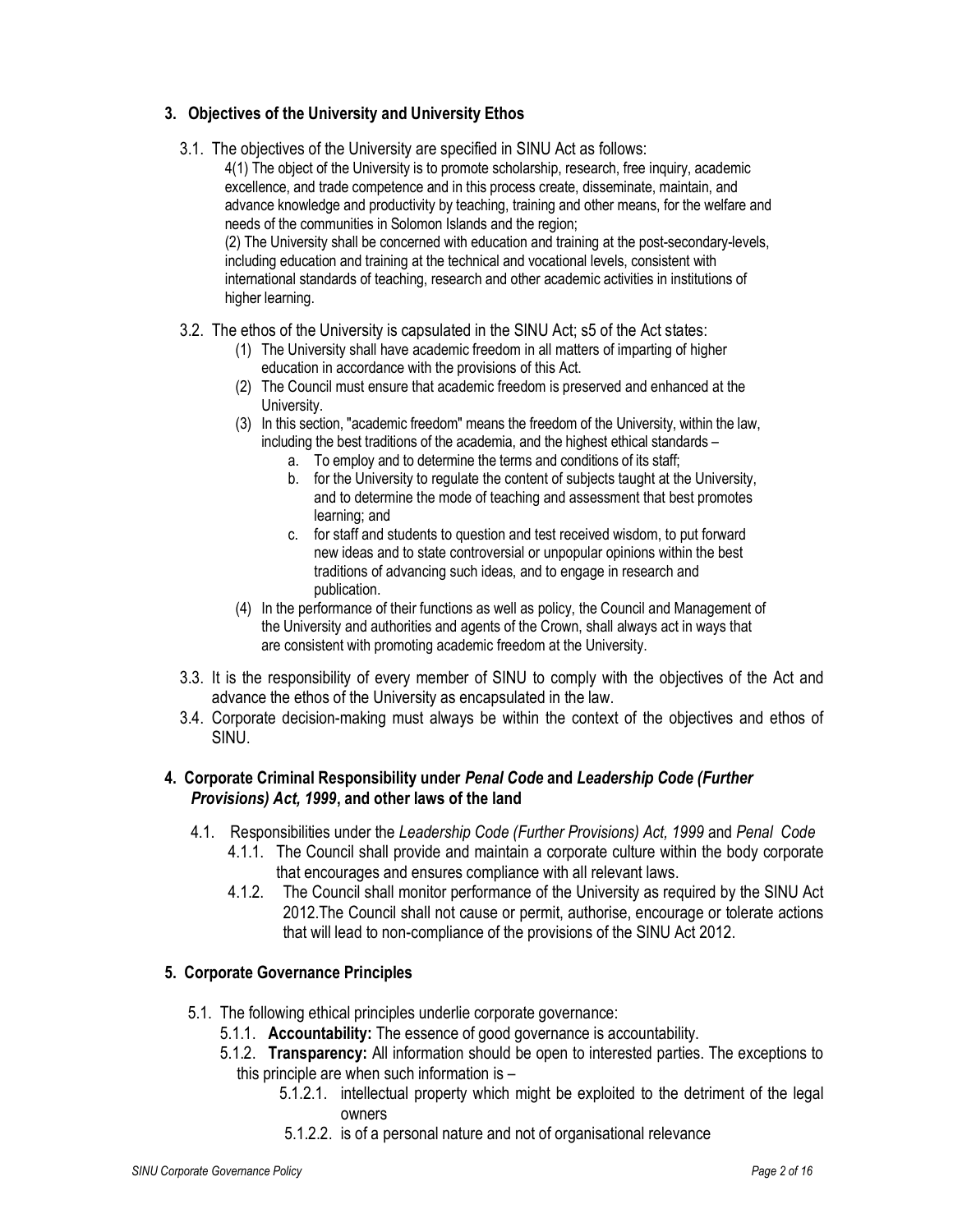- 5.1.2.3. disclosure is not in the interest of the University, the State or the public.
- 5.1.3. Integrity: All statements and actions should be made honestly and accurately, so that they could be relied upon.
- 5.1.4. Dignity: All dealings with others should be treated with dignity.
- 5.1.5. Legal Compliance: All members of the Council, staff and students, shall aim to comply with the laws.

# 6. The Council

6.1. The Council is the University's governing body, and may exercise on behalf of the University, all powers conferred on the University by the SINU Act 2012. The details of the workings of the Council as per the Act are shown in Appendix 1.

### 7. Committees of the Council

- 7.1. The Council has 5 Committees; each committee may appoint its sub-committees. The Committees are:
	- 7.1.1. Executive Committee/Strategic Planning & Corporate Governance Committee
	- 7.1.2. Human Resources Committee
	- 7.1.3. Finance & Investment Committee
	- 7.1.4. Physical Resources Committee
	- 7.1.5. Audit Committee
- 7.2. A Committee established by the Act is the University Senate.
- 7.3. Council may, in its own deliberate judgment, compose a special committee comprising members of Council or persons who are not members of the Council or a combination of council members and persons who are not members of the Council, to carry out a tackle a specific, well-defined and time-bound work. Such special committees shall rarely be resorted to, and if it is, shall only be composed upon a unanimous resolution of the Council. The Chairperson of the Council, however has liberty to get reports from any person or group outside the Council, but in all such cases, shall table the report at the next Council meeting.

### 7.4. Purposes of the Committees

- 7.4.1. The Council has assigned its responsibilities advising council on specific matters and of decision making in designated areas between Council meetings to various standing Committees it has appointed, as listed above. The detailed TOR's of Committees are shown in Appendix 2.
- 7.4.2. The purposes of the bodies established by the Act are as provided for in the Act; these purposes are shown in Appendix 2.
- 7.4.3. The use of Committees permit issues requiring detailed consideration to be dealt with separately by members of the Council with specialist knowledge and experience, thereby allowing prudent and proficient management of Council affairs.
- 7.4.4. However, the Council maintains ultimate responsibility for the functions of its Committees and determines their responsibilities.

### 8. Relationship between the Council and its Committees

8.1. The Council's primary role is to provide policy making leadership and development of long term strategies for the Solomon Islands National University to achieve the objectives of the University, and in doing so, to maintain control over its assets, and establish high standards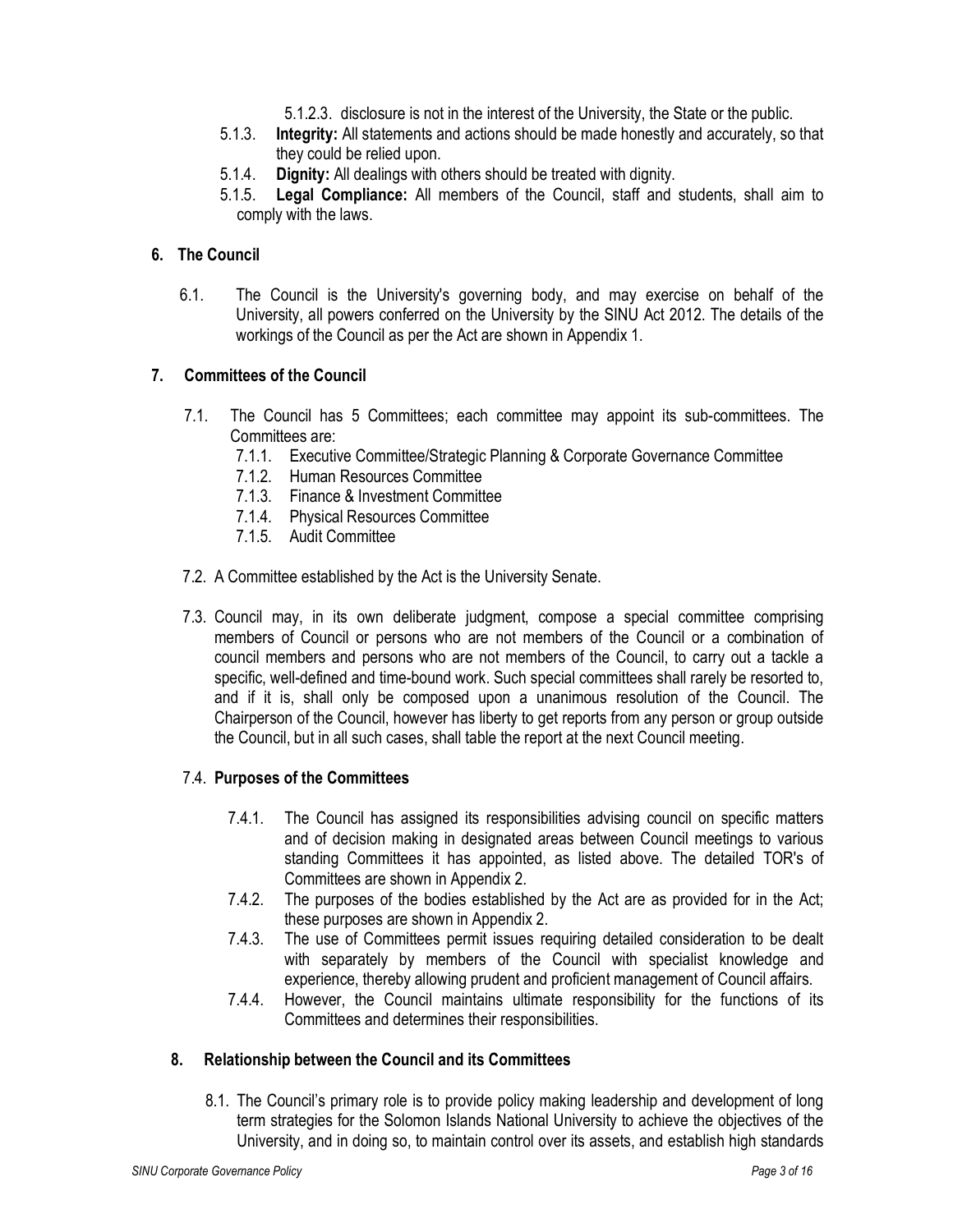of ethical behavior, robust corporate governance and risk management practices and procedures.

- 8.2. The Council shall ensure that Management meets the interests of stakeholders and meet the expectations and needs of customers, employees, suppliers, and local, regional and international communities as provided for under the enabling legislation.
- 8.3. The Council is collectively accountable for maintaining established precedents of corporate governance practices, and all members are responsible for complying with their deemed legal and fiduciary obligations and duty of care.
- 8.4. The Council committees are mandated to advise the Council on issues pertaining to the respective and specific areas handled by the Committees:
	- 8.4.1. FIC is primarily responsible for considering, reviewing and advising the Council on the development and implementation of the University's financial matters.
	- 8.4.2. HRC's primary role is to advise and make recommendations to the Council on policy and strategic planning matters as they relate to Human Resources.
	- 8.4.3. (recommended) PRC's role is to advice and make recommendations to the Council on the effective and efficient use of all the University's physical resources including its information and communications technology.
	- 8.4.4. (recommended) Strategic Planning and Corporate Governance Policy's key function is to advise the Council on matters relating to setting a strategic direction for the University through short (Corporate Plan) to long term (Strategic Plan) planning for all aspects of the institution, and for ensuring the implementation of the Corporate Governance Policy.
	- 8.4.5. (recommended)The Audit Committee via delegated authority from the Council is to apply an effective system of internal control and compliance and accurate external financial reporting, fulfilling its legal obligations for managing the relationships with the University's external auditors.

# 9. Meetings of the Council, its Committees, and Sub-Committees

# 9.1. Meetings

- 9.1.1. The Council shall annually approve a schedule of meetings for the Council, its Committees and sub-committees. Any deviation from the schedule shall be at the discretion of the Chairperson of the respective Committee
- 9.1.2. The Chairpersons of the various committees can schedule additional meetings whenever it is deemed necessary, provided the members are duly informed.
- 9.1.3. The Council shall convene at least 3 times in a year, whereby notification is given to all members at least a week in advance.
- 9.1.4. Occasionally the Council or any other Committee shall constitute ad hoc or Special meetings to deal with a particular issue before it. This relates to urgent/emergency issues requiring special attention apart from the normal meetings as per schedule.

# 9.2. University Secretariat

- 9.2.1. The University Secretariat shall be the Office responsible for fulfilling the obligations of the Council Secretary. In full-filling this role, the Secretariat shall take instructions from the Chairperson, and discuss them with the Vice-Chancellor for implementation.
- 9.2.2. Under overall direction of the Vice Chancellor, the Secretariat is responsible for ensuring that appropriate papers are prepared and distributed to all the members seven days prior to the meeting.
- 9.2.3. The Secretariat is responsible for all official records of the University. For this purpose, under the direction of the Vice-Chancellor, the Secretariat shall establish and manage the University Records Office.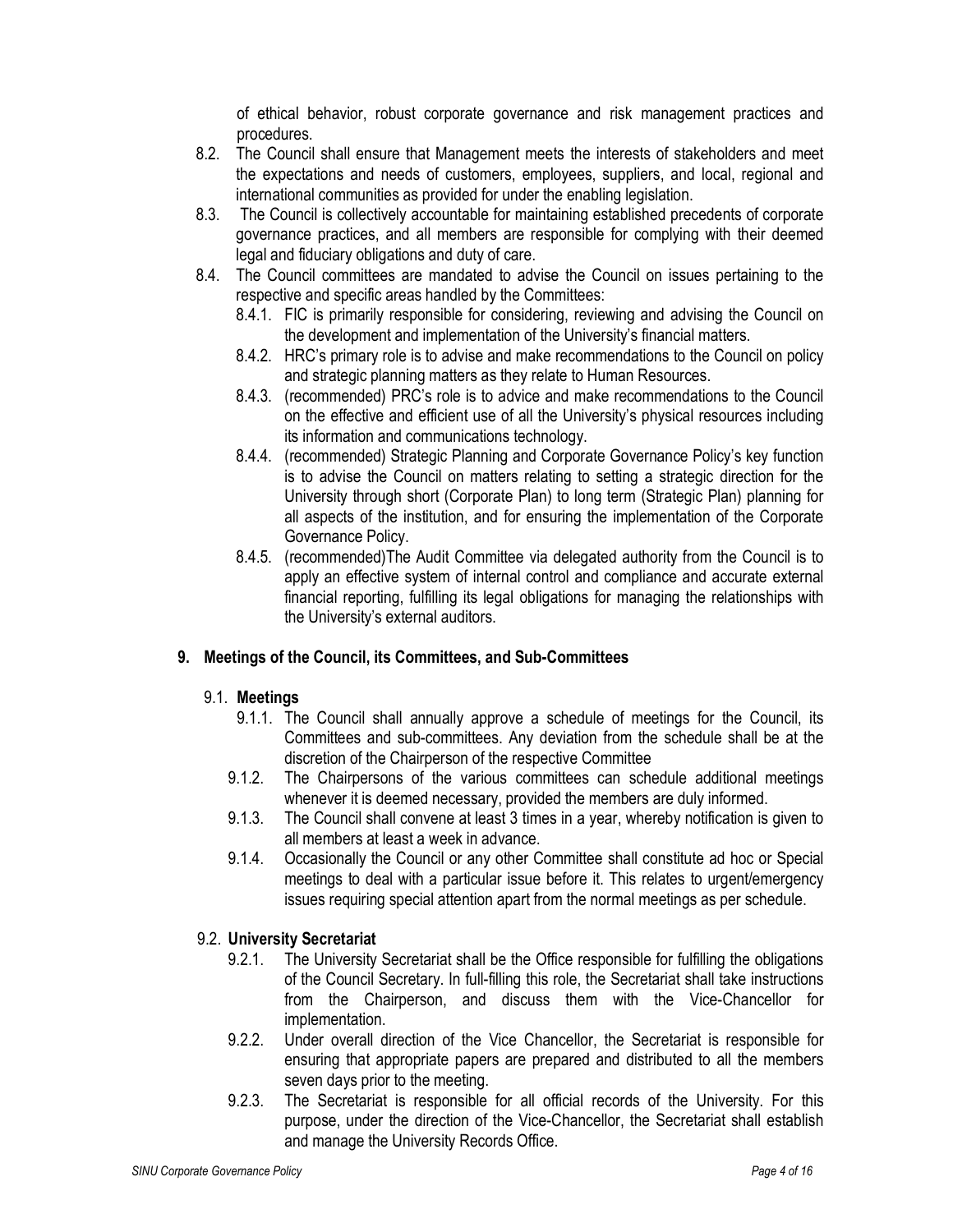# 9.3. Agenda of the Meetings

- 9.3.1. The agenda for all meetings is determined by the Chairperson in consultation with the Vice Chancellor and circulated with the minutes and other papers to all members within the timeframe prescribed. Council recognizes that there may be occasional need for calling urgent or extra-ordinary meetings to deal with emergencies or extraordinary circumstances; for such meetings, the Chairperson has the authority to dispense with the requirement that papers be sent with the call for the meeting and/or for adhering to the period of notice for the meeting.
- 9.3.2. Members of various committees are also encouraged to submit items for inclusion on the agenda to the Chairperson.
- 9.3.3. Any member wishing to raise any issue not on the agenda can do so in the " $Any$ Other Business" section of the agenda.
- 9.3.4. The members are expected to attend all Council or its sub-committee meetings and when this is not possible, members have the option to join the meeting via video or audio conferencing, or any other means of communication.
- 9.3.5. Under circumstances where a Council member is unable to attend, apologies must be given a day in advance to the respective Chairperson, the Secretariat, or the Vice Chancellor.

# 9.4. Confidentiality of Information

- 9.4.1. In performing the functions, a member is obliged to each of the following:
	- (a) act honestly and in the best interest of the University;
	- (b) exercise reasonable skill, care and diligence;
	- (c) disclose to the Council any conflict that may arise between the member's personal interests and community interests on the one hand, and the interests of the University on the other; and
	- (d) not make improper use of his or her position as a member, or of information acquired because of his or her position as a member, to gain, directly or indirectly, an advantage for the member or another person.

### 10. Role of the Chairperson

- 10.1. The Chairman of the Council and various Committees is/are responsible for ensuring that all meetings are sufficiently well planned and conducted in a manner that ensures the most effective and efficient use of Council resources, including time and energy.
- 10.2. "Chairman" is used in a gender neutral sense.
- 10.3. The Chairman shall be responsible for leading the meetings and setting the platform for the accomplishment of the meeting and the manner in which issues are discussed.
- 10.4. The Chairman shall guarantee that adequate minutes of the proceedings of all meetings are recorded and circulated to all members.
- 10.5. The Chairman shall prepare the Report for the respective Committee they are serving and forward it to the Secretariat 10 days prior to the meetings.
- 10.6. The Chairman shall ensure that all members are enabled and encouraged to play their full part in the activities of the Council/Committee and have adequate opportunities to express their views.
- 10.7. The Chairman shall ensure that all members receive sufficient timely information to enable them to be effective Members.
- 10.8. The Chairman shall act as the link between the Council/Committee and the VC. It is for the Chairman to maintain a proper balance between the Executives of the University and the independent views of the Council/Committee.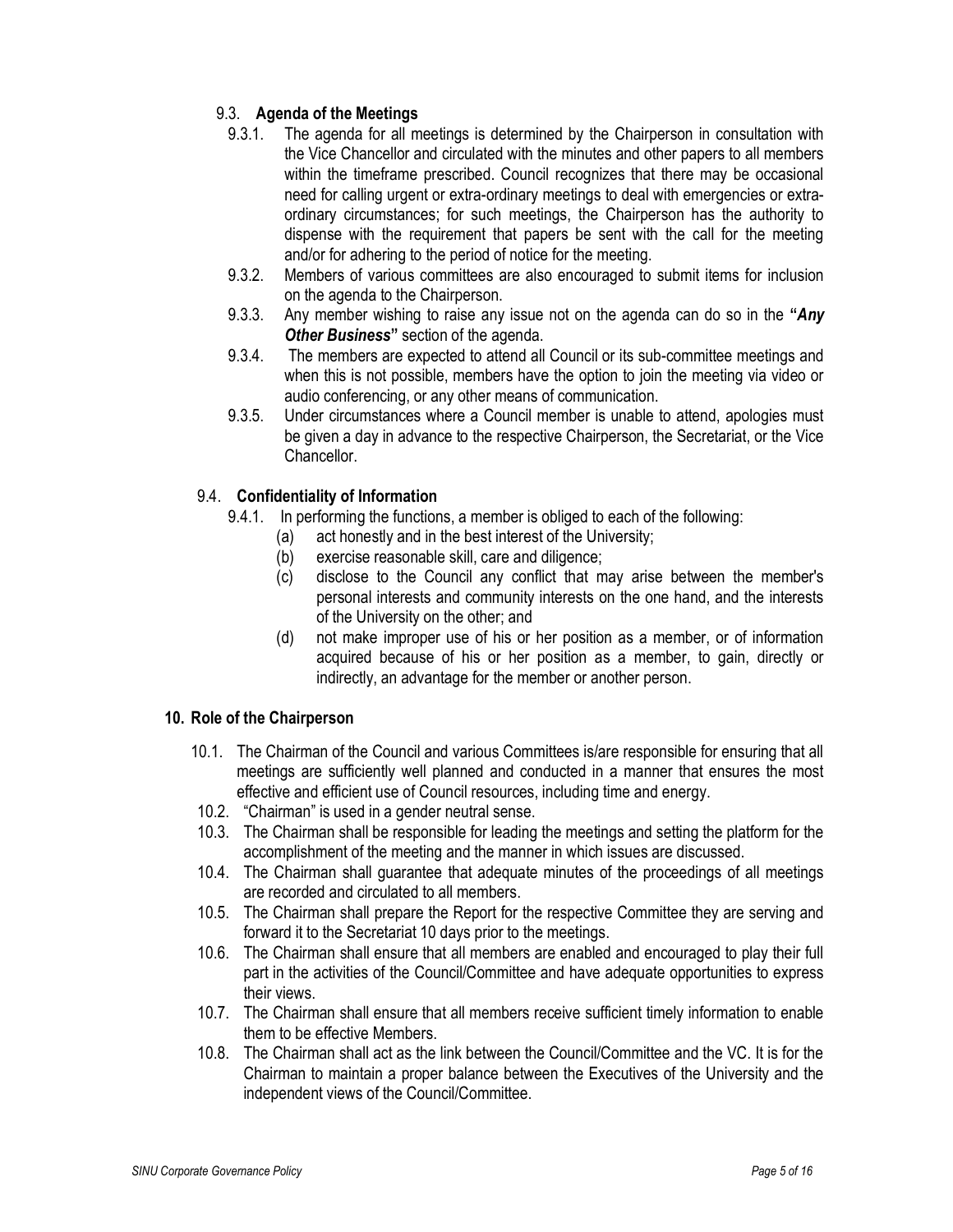### 11. Role of the Vice Chancellor

- 11.1. The Vice-Chancellor is the Chief Executive Officer of the University and may exercise the powers and perform the functions conferred on the Vice-Chancellor by the SINU Act 2012, and by the Instrument for the Delegation of Authority from Council to the Vice-Chancellor (2013), or another Act or by the Council.
- 11.2. "Vice-Chancellor" is used in a gender neutral sense.
- 11.3. She shall have a general responsibility to the Council for managing the University in conformity with good governance principles, and for maintaining and promoting the efficiency and good order of the University.
- 11.4. She shall make a report to the Council on the working of the University annually and/or as required by the Chairman.
- 11.5. She shall be a member of the Council and all its sub Committees.
- 11.6. All matters in relation to the University shall be directed to the VC.
- 11.7. She shall be the link between the management and the Council/Committees and members. Any deviation or exception shall be at the discretion of the VC.
- 11.8. The VC may nominate one of the Pro-VCs to Act for him in his absence. The Acting VC shall have the full Authority of the VC in his absence.
- 11.9. She shall be the Chairman of the Senior Management Committee, the Senate, the senior management Appointments Committee, and the University Tender Board.

### 12. Individual and Collective Responsibility of Council Members

- 12.1. Duties of Members During their Term in Office: The Members shall:
	- 12.1.1. Carry out their functions with integrity, independence, and good faith and shall act in the best interest of the University.
	- 12.1.2. Act responsibly and fairly with the care, diligence, loyalty, and prudence of a reasonable individual;
	- 12.1.3. Carry out their functions in such a way as to maintain confidence in the University;
	- 12.1.4. Make every reasonable effort to avoid real or perceived conflicts of interest;
	- 12.1.5. Make a full disclosure of a real or perceived conflict of interest in any matter listed for a Council or Committee meeting at the commencement of the respective meeting, and at all other times, make a full disclosure of a real or perceived conflict of interest in writing as soon as they are aware of it and shall resolve it in the best interests of the University;
	- 12.1.6. Respect the confidentiality of information received in the performance of their duties as well as the confidentiality of the deliberations in which they participate;
	- 12.1.7. Attend all meetings and be familiar with the matters to be discussed. The agenda and agenda papers shall be delivered to members at least seven days prior to any meeting and any dispensation from the seven day regime shall be the prerogative of the Chairman.

### 12.2. Other Considerations: The members:

- 12.2.1. shall not assist any person or any organization in its dealings with the University when such intervention may result in real or perceived preferential treatment to that person or organization by the University;
- 12.2.2. shall not use, for their personal benefit or advantage, or for the benefit or advantage of any family member, or any other person or organization, any information acquired in the exercise of their office that is not otherwise generally available to the public;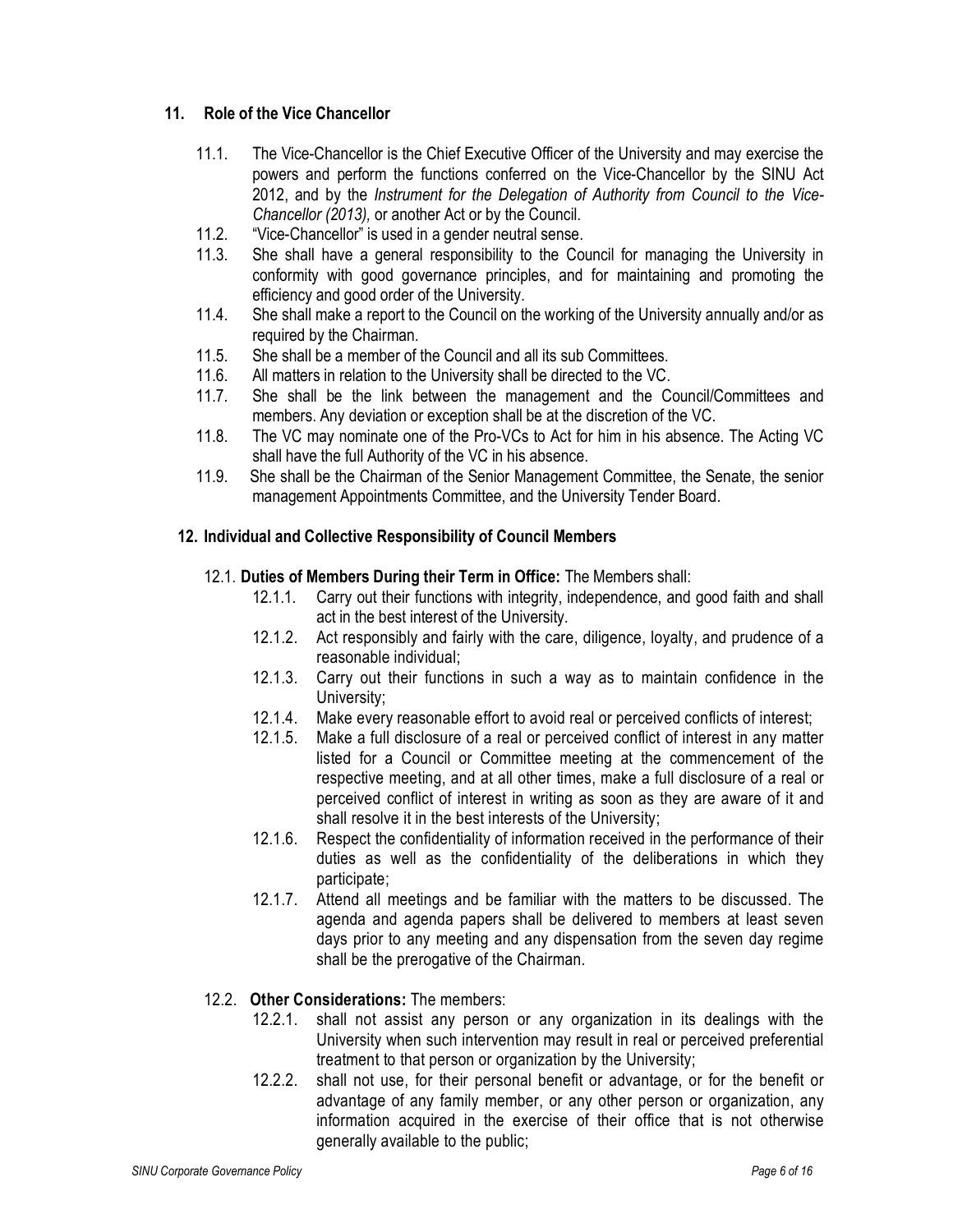- 12.2.3. shall not use, directly or indirectly, any facilities or services of the University, nor allow them to be used, for purposes other than expressly approved by the University; and
- 12.2.4. shall not use any information that is made known to them and that is not known to the general public to transact shares or other securities in corporations or other entities involved in transactions that are under consideration, have been approved, or have been rejected;
- 12.2.5. will not be precluded, as employees or students of the University and elected to the Council by due process in accordance with the Act of the University, from activities appropriately associated with their roles.

### 12.3. Responsibility of Members After Leaving Office: After leaving office, the members:

- 12.3.1. shall respect the confidentiality of information received in the performance of their duties, as well as the confidentiality of the deliberations in which they participated;
- 12.3.2. shall not make use of any information obtained in their capacity as a Member that is not generally available to the public, in order to derive therefrom a benefit or advantage for themselves or that of any family member, or any other person or organization;
- 12.3.3. shall not give advice nor act in the name of or on behalf of someone else in negotiations with or in regard to contracts with the University;

### 13. Conflict of Interest

### 13.1. Rules Governing Conflict of Interest

- 13.1.1. A Member shall be considered to have a real conflict of interest when he/she holds a personal interest, whether direct or indirect, that he/she is or should be aware of and that would, in the opinion of a reasonably informed and welladvised person be sufficient to put into question the independence, impartiality, and objectiveness that the said Member is obliged to exercise in the performance of his/her duties.
- 13.1.2. A Member shall be considered to have a perceived conflict of interest when he/she would appear to have, in the opinion of a reasonably informed and well-advised person, a personal interest, whether direct or indirect, that would be sufficient to put into question the independence, impartiality, and objectiveness that the said Member is obliged to exercise in the performance of his/her duties.

### 13.2. Management of Conflict of Interest

- 13.2.1. Members are expected to have primary responsibility in the identification and management of their own conflicts of interest.
- 13.2.2. In order to manage one's conflict, a Member must endeavor to identify what is, or could be, a real or perceived conflict of interest.

### 13.3. Declaration of Conflict of Interest

- 13.3.1. Members are expected to declare to the Council any conflict of interest they foresee in the carrying out of their duty as a member of the Council.
- 13.3.2. For any specific Council meeting, members are expected to declare any conflict of interest encountered before the proceedings of the meeting.
- 13.3.3. Any such declaration shall be recorded in the minutes (or a separate Conflict of Interest Log Book), by the Secretary and the member shall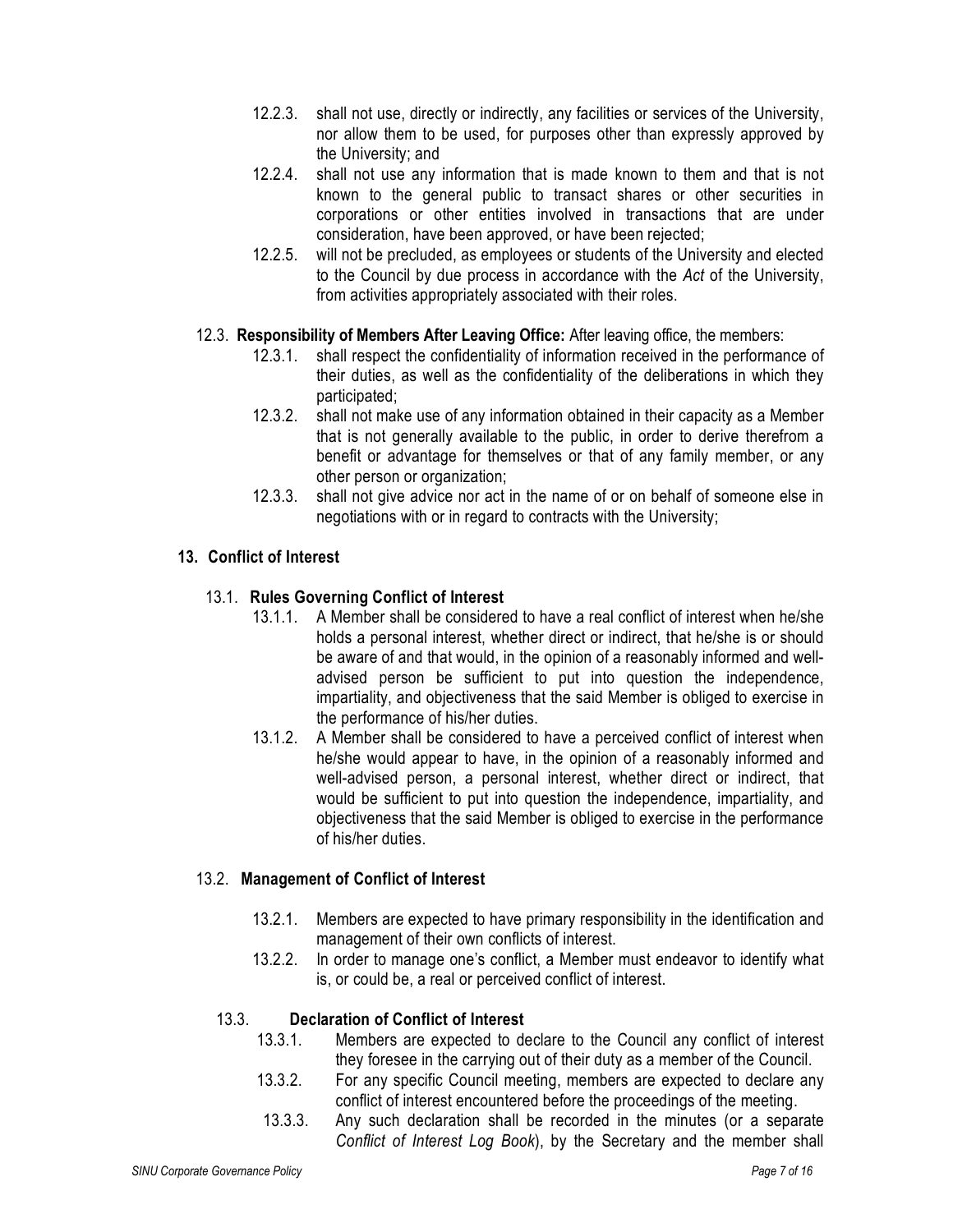excuse himself or herself from the meeting discussing the matter where the conflict has been declared.

### 14. Induction of Council and Committee Members

- 14.1. The VC shall organize an induction program at the earliest opportunity for all new members of the Council and Committees which shall be compulsory.
- 14.2. There shall be a pre-engagement consultation process and sign-off before induction, whereby members are oriented towards understanding the roles and responsibilities better.

### 15. Senior Management Committee

15.1. The SMC shall comprise the VC, the Pro-VCs, the Deans, and Directors. Other staff may be invited to the SMC meetings at the discretion of the VC.

### 15.2. Pro-VCs

- 15.2.1. Pro- VCs shall be responsible for leadership and oversight of
	- 15.2.1.1. strategies to improve academic management in a dynamic and competitive sector;
	- 15.2.1.2. infrastructure and maintenance issues in support of academic activities;
	- 15.2.1.3. financial and budget issues within Schools;
	- 15.2.1.4. human resource management and industrial relations relating to academic activities;
	- 15.2.1.5. occupational health and safety and equal opportunities offices; and
	- 15.2.1.6. represent or act for the Vice Chancellor as and when required.

### 15.3. Deans

- 15.3.1. Academic and Administrative Responsibility: Deans shall be responsible for:
	- 15.3.1.1.Any matter relating to the research, scholarship, teaching and courses in their College/Faculty/School.
	- 15.3.1.2.Shall work closely with the Pro-VCs.
	- 15.3.1.3.Shall work closely with other members of the SMC, and the academia.
	- 15.3.1.4.Considering the development of the academic activities of the University and the resources needed to support them and for advising the Vice-Chancellor, and the Senate thereon.
	- 15.3.1.5.Advising on such matters as the Vice-Chancellor may refer to from time to time.
- 15.3.2. Overall Responsibility: Deans shall also be responsible for:
	- 15.3.2.1.Overall responsibility and management of the College/Faculty/School/ Department/Institute under their responsibility
	- 15.3.2.2.Leading by example and implementing professional standards
	- 15.3.2.3.Communication, supervision and compliance
	- 15.3.2.4.Maintaining and developing strong relationships with SMC members
	- 15.3.2.5.Maintaining and developing strong relationships with stakeholders.
- 15.3.3. Directors: Overall Responsibility Directors shall be responsible for:
	- 15.3.3.1.Management of the Division
	- 15.3.3.2.Leading by example and implementing professional standards
	- 15.3.3.3.Maintaining and developing strong relationships with SMC members
	- 15.3.3.4.Maintaining and developing strong relationships with stakeholders

### 16. Relationship between the Council, Committees and Management.

16.1. There is a strong relationship between Council performance and organisational performance. Council performance is integral part of organisational performance.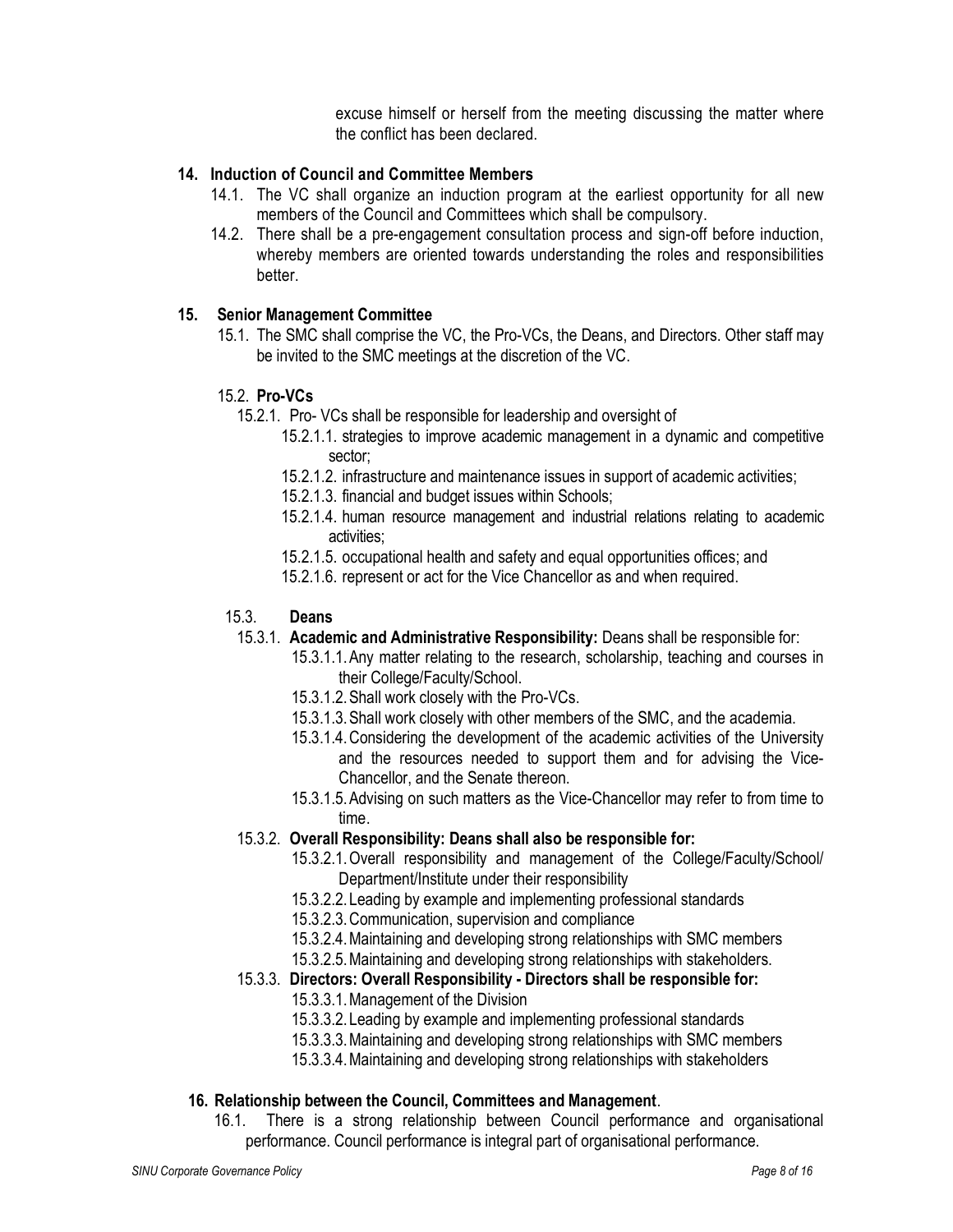- 16.2. The VC shall provide the link between the management and the Council/Committees. Members shall not liaise with staff on professional matters and vise-versa. All communication between the Council/ Committees and staff shall be through the VC.
- 16.3. Any member of management wishing to raise an issue with the Council/Committees shall do so through the VC.
- 16.4. Any Committee member wishing to raise an issue with the Council shall do so through the respective Chairman.
- 16.5. The ethics guiding the principles of collective decision making shall be adhered to at all times by the members of the Council, the Council Committee, and the members of the Senior Management Committee. This requires, inter alia, that once a decision is made on a matter which has been considered by the respective body through it being on the agenda and a paper on it being discussed and considered, all members of the body shall uphold and abide by the decision made on the matter, irrespective of their personal views or stand on the matter.
- 16.6. No member of the Council or Council Committees shall reprimand any employee or contractor of the University. Any member having any issue with any staff shall raise the matter with the VC. The VC shall be the sole spokesperson on affairs related to the University, the Council or any of the Committees.

### 17. Acting at Arms length

- 17.1. The Council shall establish a formal and transparent arrangement for maintaining an "arms length" relationship with external auditors, and ensure that there is timely and accurate disclosure to the stakeholders of any information.
- 17.2. The Council shall establish a formal and transparent arrangement for maintaining an "arms length" relationship with the service providers, and ensure that there is timely and accurate disclosure to the stakeholders of any information.
- 17.3. For clarity, 'Arms Length' refers to decision makers at SINU acting only and only for SINU's interest, and not be or act under any pressure, duress, or actual or potential incentive or benefit from any other party.
- 18. Gift Policy: The University shall have a Gift Policy.
- 19. Whistle Blowing: The University shall have a Whistle Blowing Policy.
- 20. Finance Policy: There shall be a Finance Policy for the organisation approved by the Council.
- 21. Human Resources Policy: There shall be a Human Resources Policy Manual for the organisation approved by the Council.
- 22. Cultural Sensitivity: Co-existing in a plural society, due care and sensitivity shall be exercised in dealing with cultural issues.
- 23. Media/Communication Policy: There shall be a Media/Communication Policy congruent with good governance.

### 24. Interpretation and Review

- 24.1. In matters not specified but considered prudent for good governance, authority shall be vested in the Corporate Governance Committee to make an interpretation or judgment.
- 24.2. This Policy shall be reviewed from time to time by the Solomon Islands National University Council.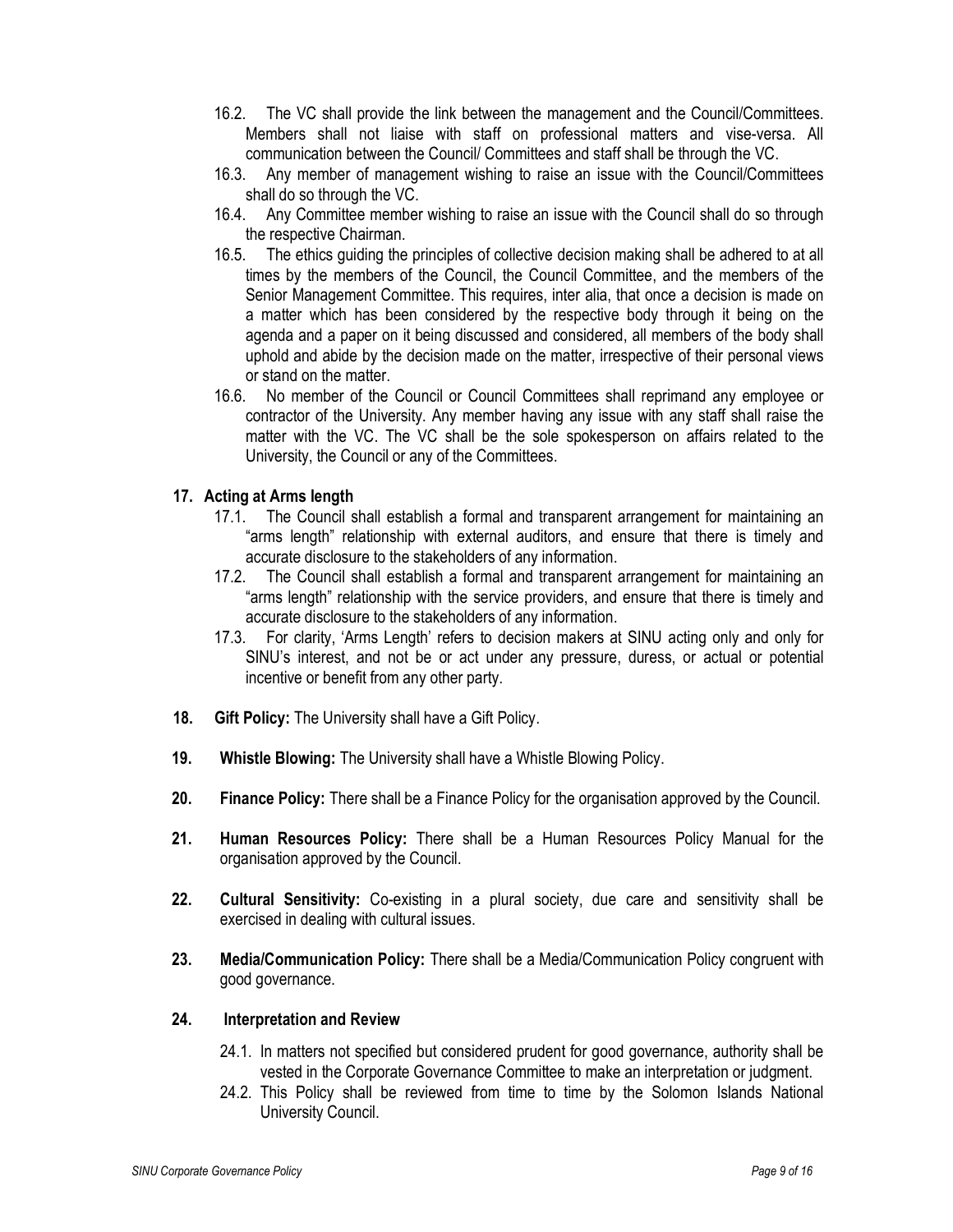### APPENDIX 1:

### SINU COUNCIL (As per SINU Act 2012 as amended in 2014)

### 1. Role of SINU Council<sup>1</sup>

### 1.1. Role of the Council

1.1.1. The Council is the University's governing body, and may exercise on behalf of the University, all powers conferred on the University by the SINU Act 2012.

### 1.2. Chairperson of University Council

- 1.2.1. There shall be a Pro-Chancellor of the University who shall be the Chairperson of the University Council.
- 1.2.2. The Pro-Chancellor shall be appointed by the Minister, in consultation with the Council, and shall hold office for terms of up to 3 years.
- 1.2.3. The Pro-Chancellor shall be eligible for reappointment, but shall not hold office for more than 3 consecutive terms.

### 1.3. Vice Chancellor

- 1.3.1. The Vice-Chancellor is the Chief Executive Officer of the University and may exercise the powers and perform the functions conferred on the Vice-Chancellor by the SINU Act 2012 or another Act or by the Council.
- 1.3.2. The Vice-Chancellor shall have a general responsibility to the Council for managing the University, and for maintaining and promoting the efficiency and good order of the University. He or she shall make a report annually to the Council on the working of the University.

### 1.4. Objective of the University

- 1.4.1. The objective of the University shall be to promote scholarship, research, free inquiry, academic excellence, and trade competence and in this process create, disseminate, maintain, and advance knowledge and productivity by teaching, training and other means, for the welfare and needs of the communities.
- 1.4.2. The University shall be concerned with education and training at the post-secondary levels, including education and training at the technical and vocational levels, consistent with international standards of teaching, research, and other academic activities in institutions styled as institutions of higher learning.

### 1.5. Council to promote University's interests

The Council must act in the way that appears to it most likely to promote the University's interests.

### 1.6. Delegation

1.6.1. The Council may delegate any of its powers, duties and functions to such institutions and committees or to the Vice Chancellor of the University. However, no delegation may prevent the Council from performing any of the functions or exercising any of the powers of the Council. All such delegation is revocable by will.

1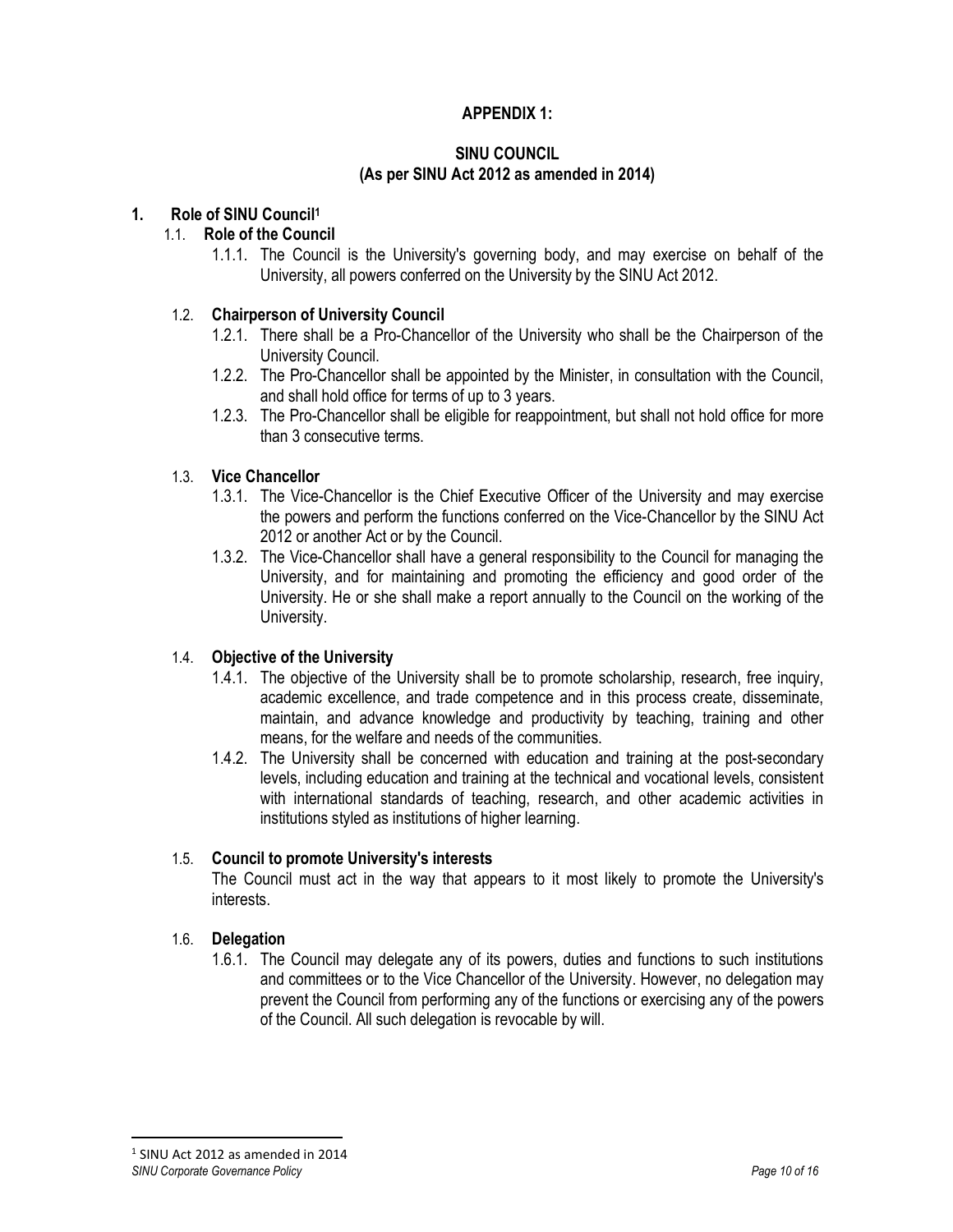### 2. Composition of the Council

### 2.1. Membership of Council

### 2.2. Official members

There are six (6) Official Members appointed by the Minister of Education and Human Resources Development whose positions are as specified in SINU Act. Their membership ceases when they no longer hold the position.

### 2.3. Appointed Members

There are five (5) appointed members appointed by the Minister of Education and Human Resources Development. These appointed members each represent the field on Natural Resources, Health and Medicine, Education and Training, Business and Tourism Industry and Technology. In considering these appointments, the Minister shall consider appointing people with credible background.

### 2.4. Elected members

The elected members consist of two Deans of Schools of the University, elected by the Deans; two members of the university's full-time staff at the rank of professor, elected by the professorial staff of the University; one member of the University's full-time non-professorial academic staff; one representative of the University's full-time students; one representative of the University's graduates with degrees or diplomas conferred by the University, and one general staff member of the University.

The Secretariat shall undertake the election of the elected members as and when required.

An elected member can be re-elected.

### 2.5. Co-opted members

The Council in consultation with the Minister of Education and Human Resources Development shall appoint Co-opted Members with commercial, academic or professional eminence

 The appointment of a co-opted member may be renewed by the Council. Coopted members shall have the same voting rights and privileges as the official, appointed and elected members of Council.

### 2.6. Failure to Make Nominations in Accordance to Section (12) (3)

Where failure to make nominations in accordance to Section (12) (3) the Council shall advice the Minister of Education and Human Resources Development to take appropriate action in accordance to the Act.

### 2.7. Failure to Elect Elected Members

Where failure to elect elected members occurs, in accordance to Section (12) (3) the Council shall advice the Minister of Education and Human Resources Development to take appropriate action in accordance to the Act.

### 2.8. Ineligibility for Membership of Council

A person is not eligible to become coopted, elected or appointed if the person is declared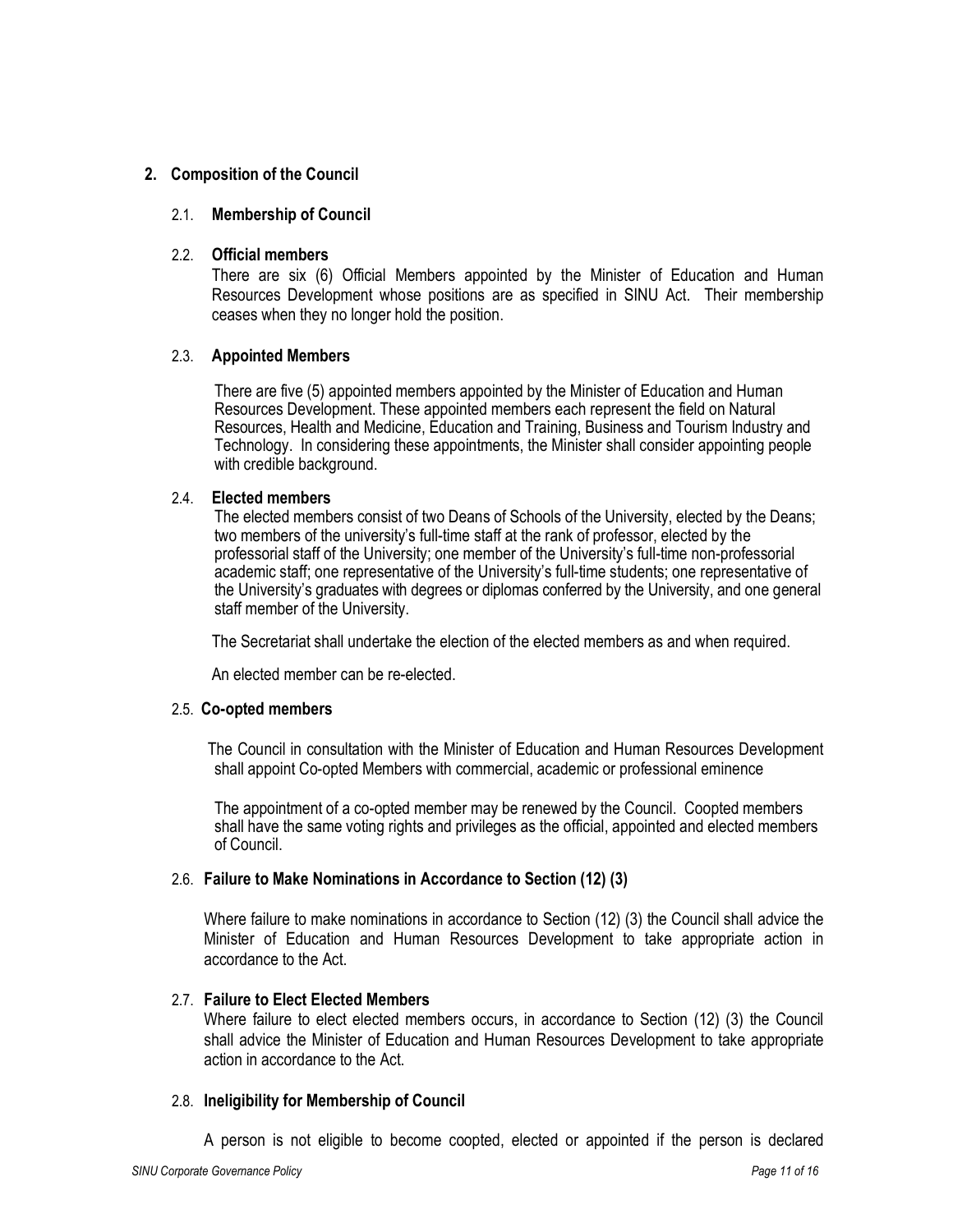bankrupt, has been sentence to a term of imprisonment or suspended sentence, within the last 10 years.

#### 2.9. Vacation of Office

The office of the elected, or coopted member becomes vacant as specified dies; for the co-opted or elected member, ceases to be an eligible person for the entity that elected or appointed the person; is absent without leave from Council Meetings for three consecutive meetings; becomes an official member; resigns in writing given to the appointing authority for an appointed member or to the Chairperson of the Council for an elected or a co-opted member; or the member is removed from office under section 18 of the Act

#### 2.10. Function and Obligations of Members

A member of Council shall offer his/her expertise, knowledge and experience for the betterment of the University.

#### 2.11. Removal of Member From Office

A member of Council shall be removed from office when he/she fails to comply with the interests or obligations of the University, convicted in a court of law, or medically unfit to perform his/her duties.

#### 2.12. Meetings of Council

At any meeting of Council, the quorum shall be half of the total of council members plus 1 and shall consist of at least 2 official members, 3 appointment members and two elected members. In the absence of the Chairperson, the Deputy Chairperson shall preside over the Council meeting.

#### 2.13. Conduct of Meetings

The Conduct of the meetings of Council shall be in accordance with the Council Standing Orders.

#### 2.14. Protection of Members of Council

The members of Council as eminent people in their own right and by virtue of their appointment, the University has an obligation ensure that they are protected by policy and regulation of the University.

#### 2.15. Disclosure of Interest

Council members shall and are required to disclose any business activity and directorship that they may involve, own or participate in.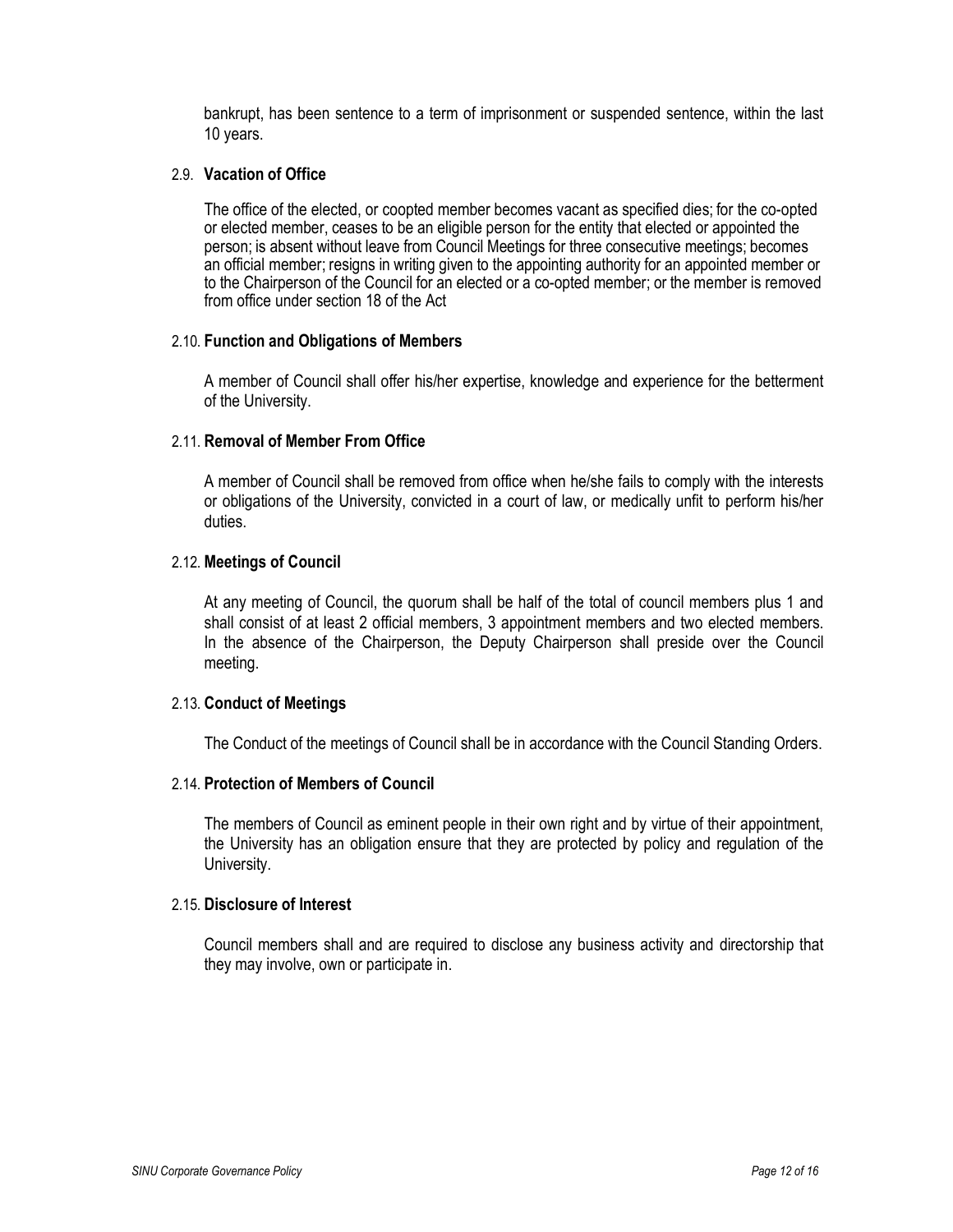# APPENDIX 2:

# TERMS OF REFERENCE OF COMMITTEES

### 1. EXECUTIVE COMMITTEE / STRATEGIC PLANNING & CORPORATE GOVERNANCE **COMMITTEE**

### Functions

The Executive Committee /Strategic Planning & Corporate Governance Committee of Council:

- may make decisions on behalf of the Council when the full Council is not possible to convene and shall report on such decisions at the next sitting of Council for noting; and
- advises the Council on matters relating to setting a strategic direction for the University, through short to medium term planning of all aspects of the University. This Committee
	- $\circ$  shall consider and make recommendations on any matter of strategy and policy referred to it by the Council;
	- $\circ$  monitor progress against the University's Strategic Plan and Corporate Strategies;
	- $\circ$  monitor wider developments in Solomon Islands, the Pacific and the world with a view to ensuring that the University continues to benefit from such developments, and at worst, that the University is not unduly affected adversely by such developments.
- advises the Council on any matter of serious concern involving corporate governance of the University. For clarity, "serious concern" refers to situations where the matter can potentially place the University in risks serious enough to destroy the standing of the University; and "corporate governance" is defined as the role and responsibility of the Council with respect to the provisions of the Act and its relationship with the Management of the University.

# Membership

 Chairperson: Pro-Chancellor Members:

- Chairpersons of all Council Standing Committees except Audit Committee
- Vice-Chancellor
- Pro Vice-Chancellor (Academic)
- Pro Vice-Chancellor (Corporate)

### 2. HUMAN RESOURCES COMMITTEE

### **Functions**

The primary roles of this Committee are to:

- Advise and make recommendations to the Council on policy and strategic planning matters as they relate to Human Resources.
- Periodically examine the Human Resources Policy of the University and ensure that it sufficiently covers all core aspects of the human resources of the University.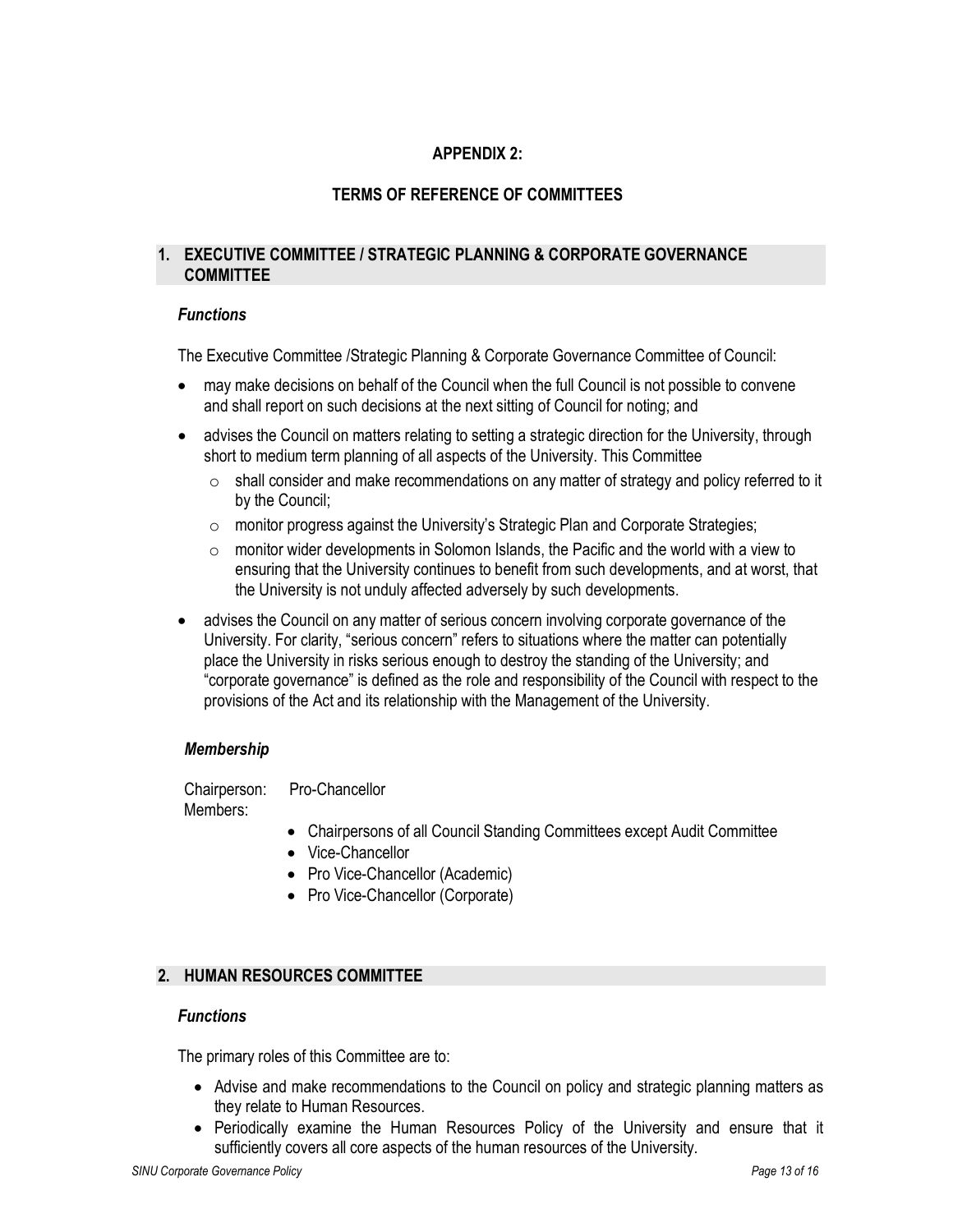### Membership:

 Chairperson: A member from the Appointed Members of the Council, appointed by the Council Members:

- Vice-Chancellor
- Pro Vice-Chancellor (Academic)
- Pro Vice-Chancellor (Corporate)
- Two other Council Members

Ex-Officio:

• Director of Human Resources.

### 3. FINANCE & INVESTMENT COMMITTEE

#### **Functions**

To monitor and advise Council on all matters relating to financial sustainability of the University

- All matters relating to the investment of University funds;
- Capital funds necessary to develop and sustain the University;
- Fees to be charged for programmes of studies, residential and other services;
- Annual Budgets;
- such other matters referred by the Council or the Vice-Chancellor

### Membership:

 Chairperson: A member of the Council, appointed by the Council Members:

- Permanent Secretary, MOF
- Permanent Secretary, MEHRD,
- Two other Council Members
- Vice-Chancellor
- Pro Vice-Chancellors

Ex-Officio

• Director Finance

# 4. PHYSICAL RESOURCES COMMITTEE

#### **Functions**

To advise Council on:

- the policy framework for the governance of all the University's physical resources including its information and communications technology.
- support needed for the university in its quest for continuously improving the stock and quality of physical resources of the University.
- such other matters as may be referred by Council or the Vice-Chancellor.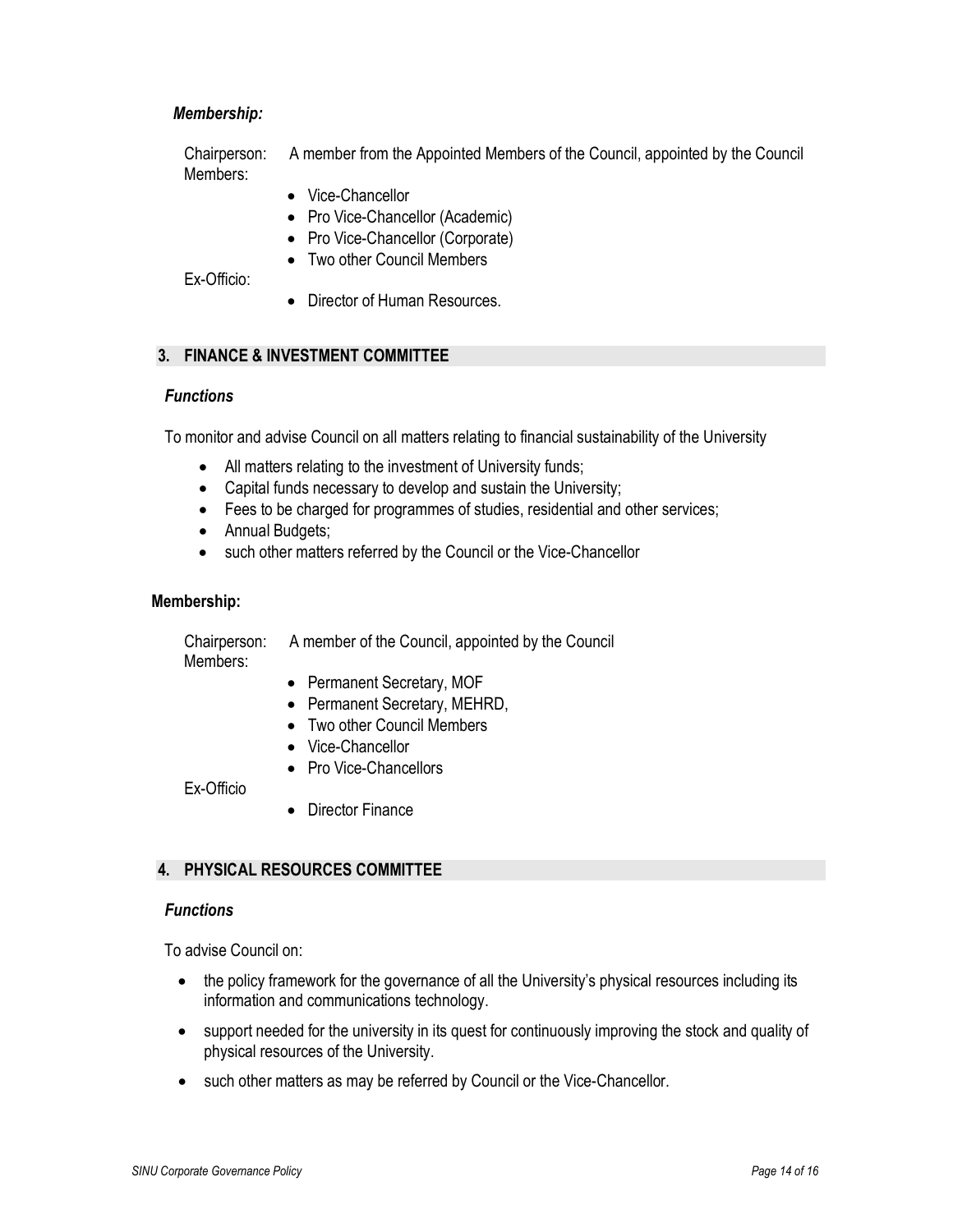### Membership

 Chairperson: A member of the Council, appointed by the Council Members:

- Two other members of the Council
- Vice-Chancellor
- Pro Vice-Chancellors

Co-opted Members:

- Director, Planning, Coordination & Research Unit (MEHRD)
- Under Secretary-Ministry Dev. Planning & Aid Coordination

#### Ex-Officio

- Director, Property & Campus Management
- Director Planning
- Director Finance

### 5. AUDIT COMMITTEE

The Audit Committee is appointed by the Council and is accountable to the Council. This committee is assigned the oversight of the financial reporting and auditing processes.

#### Functions

The Audit Committee is to ensure that:

- The University fulfills its legal obligations with respect to financial reporting, and to satisfy itself that the financial reports fairly reflect the University's financial position and results of its operations;
- The University at all times has in place effective systems of internal control and compliance;
- Advise the Council on:
	- $\circ$  accounting and disclosure policies and procedures, including unusual and related-party transactions;
	- $\circ$  inherent and other forms of risks, including fraud and diminution of University assets;
	- $\circ$  sufficiency of dealing with problem areas and irregularities raised in audit reports.

### Membership

### Chairperson: A person with considerable audit experience from outside the University, appointed by the Council

Members:

- Two other persons, preferably with relevant professional membership or experience, appointed by the Council
- One person, being the nominee of the Permanent Secretary for Finance